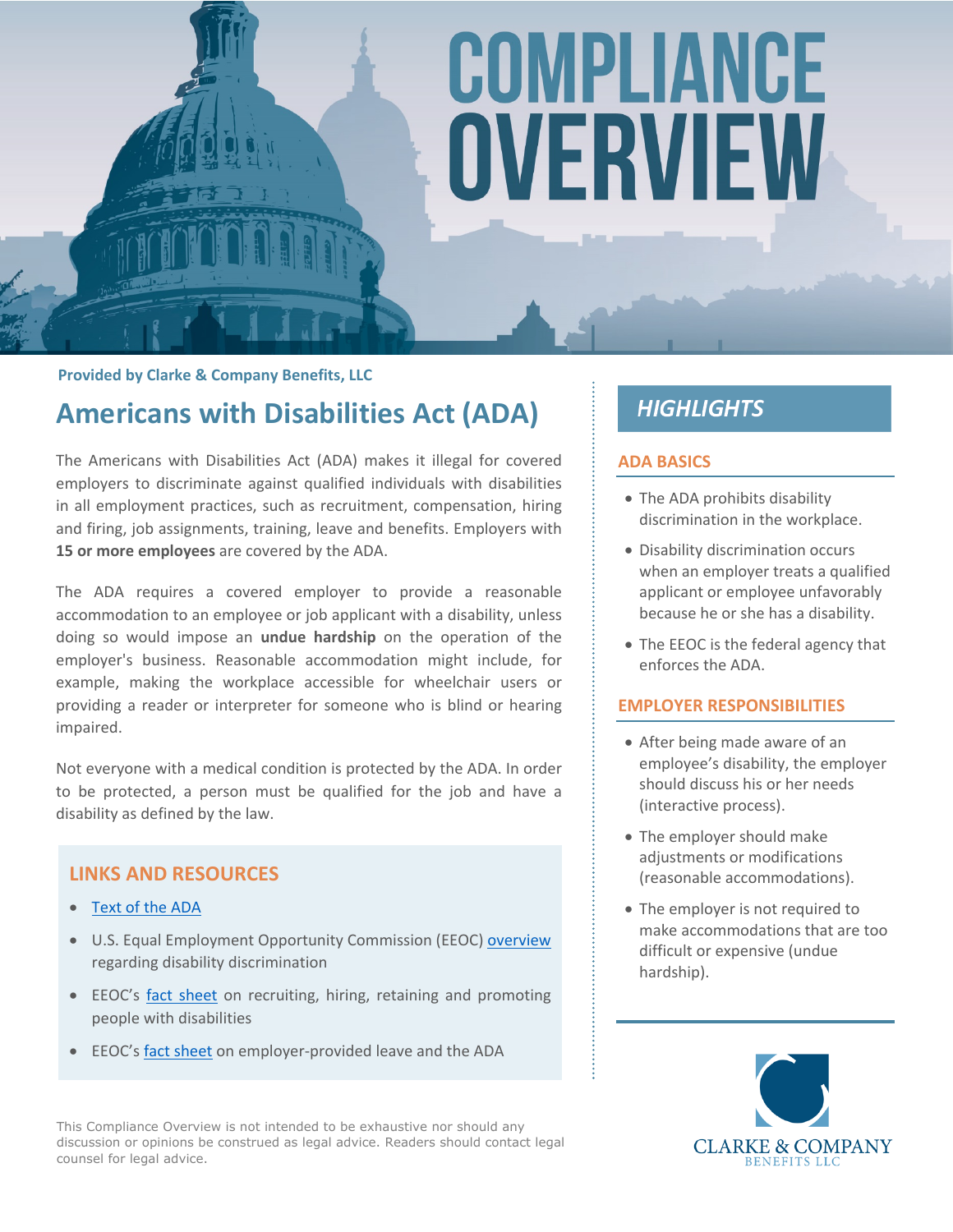#### **COVERED EMPLOYERS**

The ADA covers employers with **15 or more employees**, including state and local governments. It also applies to employment agencies and labor organizations. The ADA's nondiscrimination standards also apply to federal sector employees under a separate federal law.

#### **PROHIBITED EMPLOYMENT PRACTICES**

The ADA prohibits covered employers from discriminating against qualified individuals with disabilities in job application procedures, hiring, firing, advancement, compensation, job training and other terms, conditions and privileges of employment.

In addition, the ADA prohibits an employer from retaliating against an applicant or employee for asserting his rights under the ADA. It is also unlawful to discriminate against an applicant or employee, whether disabled or not, because of the individual's family, business, social or other relationship or association with an individual with a disability.

#### **QUALIFIED INDIVIDUALS WITH DISABILITIES**

The ADA protects qualified individuals with disabilities from employment discrimination. Under the ADA, a person has a disability if he has a **physical or mental impairment that substantially limits a major life activity**. The ADA also protects individuals who have a record of a substantially limiting impairment, and people who are regarded as having a substantially limiting impairment.

Major life activities include, but are not limited to, caring for oneself, performing manual tasks, seeing, hearing, eating, sleeping, walking, standing, lifting, bending, speaking, breathing, learning, reading, concentrating, thinking, communicating and working.

A major life activity also includes the operation of a major bodily function, including but not limited to, functions of the immune system, normal cell growth, digestive, bowel, bladder, neurological, brain, respiratory, circulatory, endocrine and reproductive functions.

A qualified employee or applicant with a disability is an individual who, with or without reasonable accommodation, can perform the essential functions of the job in question. **Essential functions are the basic job duties that an employee must be able to perform, with or without reasonable accommodation.** Factors to consider in determining if a function is essential include:

- Whether the reason the position exists is to perform that function;
- The number of other employees available to perform the function (or among whom the performance of that function can be distributed); and
- The degree of expertise or skill required to perform the function.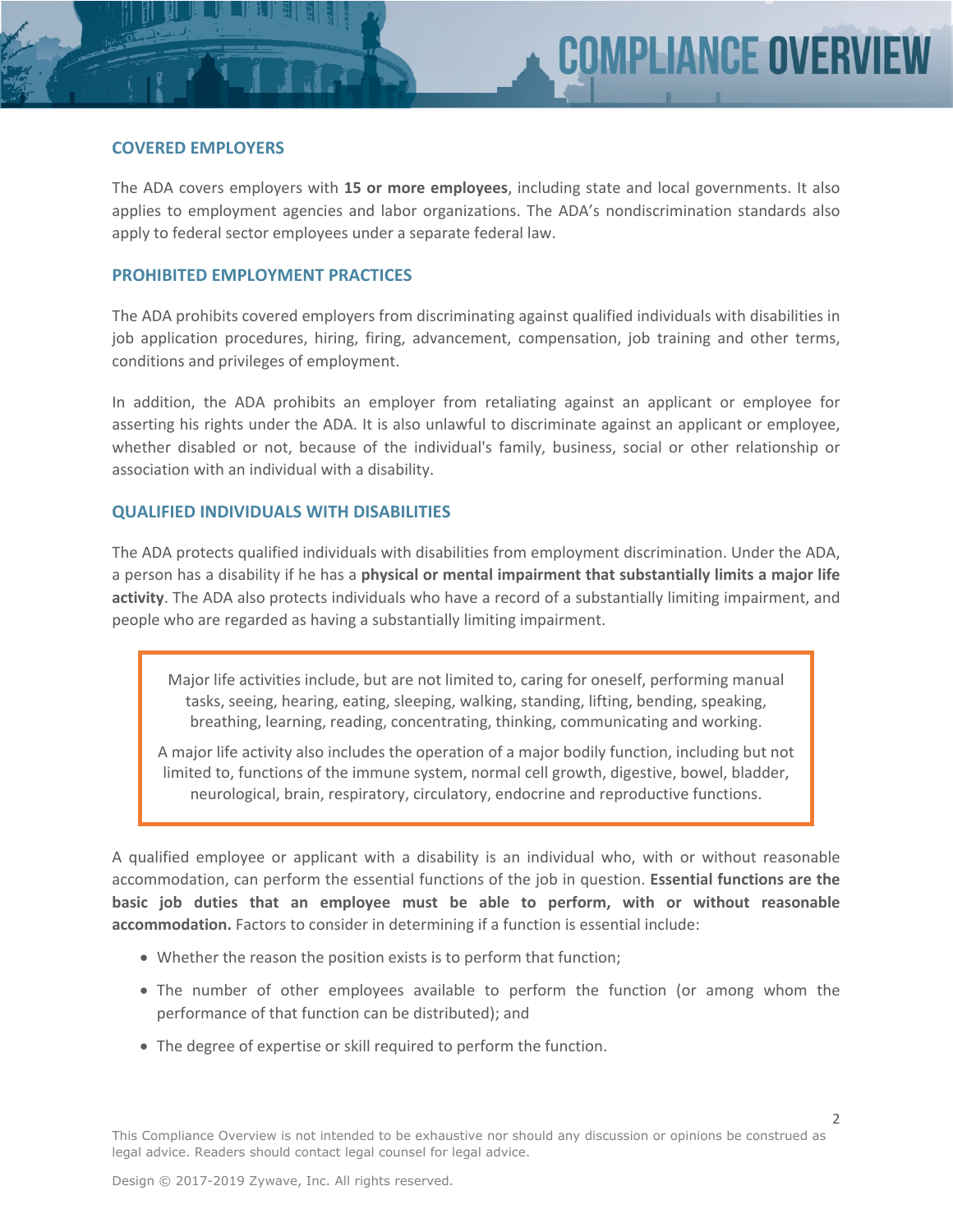#### **REASONABLE ACCOMMODATION**

A reasonable accommodation is any change in the work environment or in the way things are customarily done that enables an individual with a disability to enjoy equal employment opportunities. Reasonable accommodation may include, but is not limited to:

- Making existing facilities used by employees readily accessible to and usable by persons with disabilities;
- Job restructuring, modifying work schedules, reassignment to a vacant position; and
- Acquiring or modifying equipment or devices, adjusting or modifying examinations, training

#### **Examples of reasonable accommodations:**

- A deaf applicant may need a sign language interpreter during the job interview
- An employee with diabetes may need regularly scheduled breaks during the workday to eat properly and monitor blood sugar and insulin levels
- A blind employee may need someone to read information posted on a bulletin board
- An employee with cancer may need leave to undergo radiation or chemotherapy treatments

materials, or policies and providing qualified readers or interpreters.

An employer is required to make a reasonable accommodation for the known disability of a qualified applicant or employee if it would not impose an undue hardship on the operation of the employer's business. Accommodations vary depending upon the needs of the individual applicant or employee. Not all people with disabilities (or even all people with the same disability) will require the same accommodation.

An employer does not have to provide a reasonable accommodation if it imposes an undue hardship. An employer is not required to lower quality or production standards to make an accommodation; nor is an employer obligated to provide personal use items such as glasses or hearing aids.

> An **undue hardship** is an action requiring significant difficulty or expense when considered in light of factors such as an employer's size, financial resources and the nature and structure of its operation.

An employer generally does not have to provide a reasonable accommodation unless an individual with a disability has asked for one. If an employer believes that a medical condition is causing a performance or conduct problem, it may ask the employee how to solve the problem and if the employee needs a reasonable accommodation. Once a reasonable accommodation is requested, the employer and the individual should discuss the individual's needs and identify the appropriate reasonable accommodation. This is the interactive process. Where more than one accommodation would work, the employer may choose the one that is less costly or that is easier to provide.

This Compliance Overview is not intended to be exhaustive nor should any discussion or opinions be construed as legal advice. Readers should contact legal counsel for legal advice.